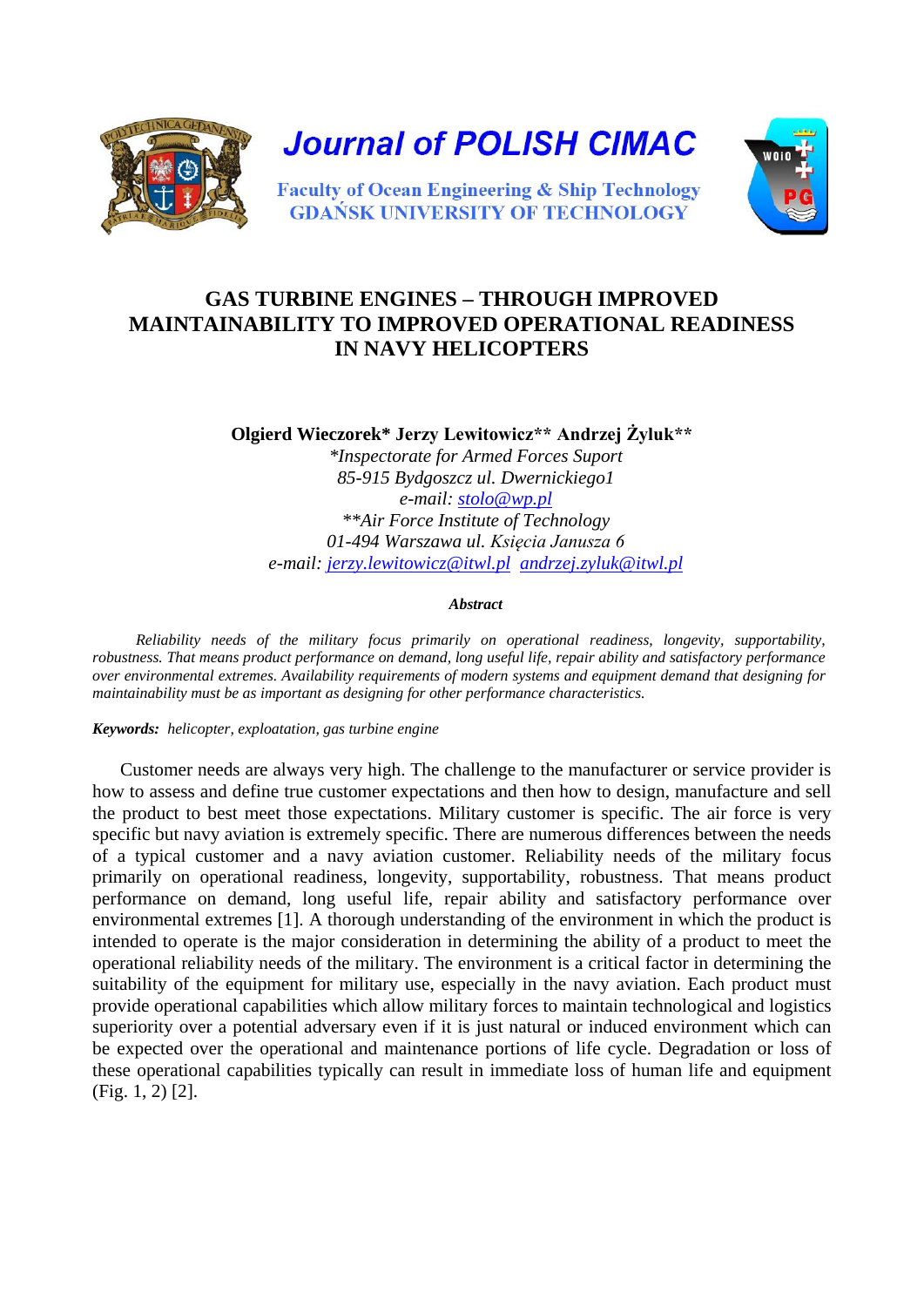

*Fig. 1*

Availability requirements of modern systems and equipment demand that designing for maintainability must be as important as designing for other performance characteristics. According to military definition, maintainability is a measure of the ability of an item to be retained in or restored to a specified condition when maintenance is performed by personnel having specified skill levels, using prescribed procedures and resources, at each prescribed level of maintenance or repair. You can find some other definitions connecting effectiveness and economy and efficiency.



*Fig.2*

There are two examples of naval helicopter engines (Fig. 3):



The T700-GE-401 engine is a front drive, turbo shaft engine featuring a single spool gas generator section consisting of a five–stage axial, single stage centrifugal flow compressor, a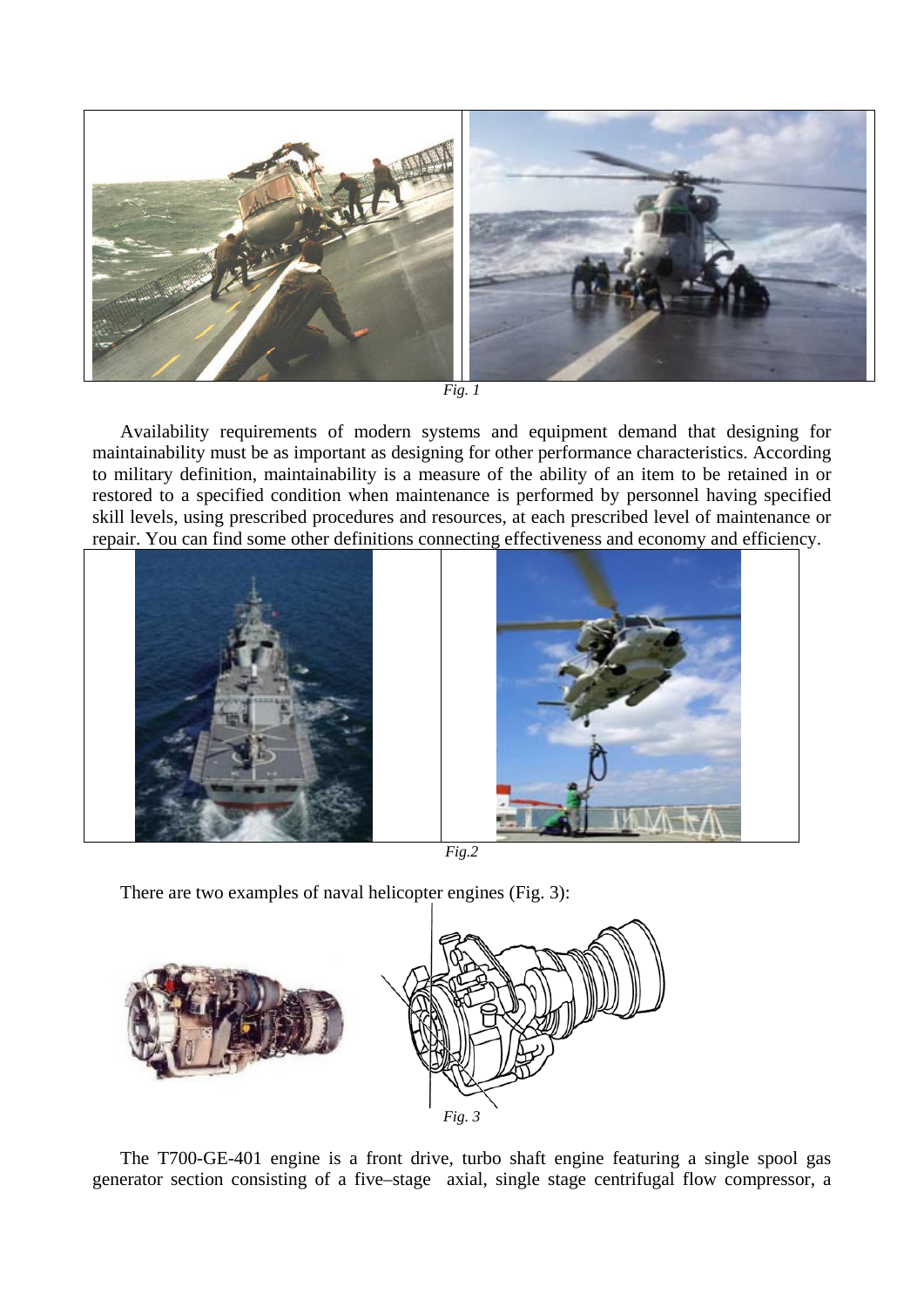through–flow annular combustion chamber, a two–stage axial flow gas generator turbine, and a free or independent two–stage axial flow power turbine. The power turbine shaft, which has a rated speed of 20,900 rmp, is co–axial and extends to the front of the engine. The engine incorporates an integral inlet particle separator, a top–mounted accessory package, an engine – driven fuel boost pump, a self–contained lubrication system, condition monitoring, diagnostic provisions, a hydro mechanical control system, and an electrical control system or digital electronic control system (401C version) providing power turbine speed control, dual engine load sharing, temperature limiting, and redundant power turbine over speed protection. The T700-GE-401 engine also has a contingency power rating for use under one engine inoperative conditions.

Engine control system has all the components necessary for the proper and complete control of the engine. This system provides for fuel handling, fuel computation, compressor bleed and variable geometry control, PT over speed control protection, over temperature protection and torque matching. This system is self–contained and does not require external electrical power for any controlling functions. It also allows replacement of any weapon replaceable assembly (WRA) without calibration. The following units make up the control system:

- Hydro mechanical control unit, The HMU schedules fuel for combustion. It contains a high-pressure pump. The HMU has an actuator arm that positions the inlet guide vanes, the variable compressor vanes, and the anti-icing bleed and start valve. The HMU responds to engine inlet air temperature (T2), to compressor discharge air pressure (P3), and to a trim signal from the ECU/DEC to set fuel flow and variable vane positioning. It is designed to be adjusted at depot only. Adjustments to the HMU are safety wired to prevent adjustment at intermediate maintenance level,
- Electrical control unit (ECU) /Digital electronic control (DEC), Used for diagnostic testing of the engine electrical control system, interface with the test stand system and some sensors,
- Fuel boost pump. The fuel boost pump is an engine-mounted suction-type pump. It is not self priming.
- Fuel filter. The main parts of the fuel filter are: a disposable filter element, an impending bypass indicator button, a bypass relief valve, and an actual filter bypass sensor.
- Overspeed and drain valve which has three functions. First, it sends fuel through the main fuel manifold to the fuel injectors for starting, accelerating, and engine operation. Second, it purges the fuel injectors of fuel when the engine is shut down. It does this by allowing compressor discharge air (P3) to pass through the injectors. Third, it controls Np overspeed by cutting off engine fuel flow.
- Anti-icing bleed and start valve
- Ignition exciter. The ignition system is a noncontiguous, ac-powered, capacitor discharge type. It includes two igniter plugs, two electrical ignition leads, and an ignition exciter assembly. Power is supplied to the ignition exciter assembly by the engine's alternator during starting only.
- Np sensor: The power turbine rotor speed (Np) governing system compares the signal sent from the Np sensor with the Np selected by the operator. It varies fuel flow by actuating the torque motor in the Hydro mechanical control unit (HMU). Power turbine rotor speed is governed with  $\pm 1\%$  of required rotor speed.

There are some engine control components, test cell systems and diagnostic equipment. Turbine gas temperature (TGT) limiting system. The TGT limiting system overrides the power turbine rotor speed governing system and the load-sharing system when TGT reaches 1542ºF. It limits fuel flow to hold a maximum 1542ºF TGT by actuating the torque motor in the HMU. The TGT limiting system is accurate to within  $\pm 9^{\circ}$ F. Np over speed protection system. The Np over speed protection system (fig. 12) receives a power turbine speed signal from the torque and over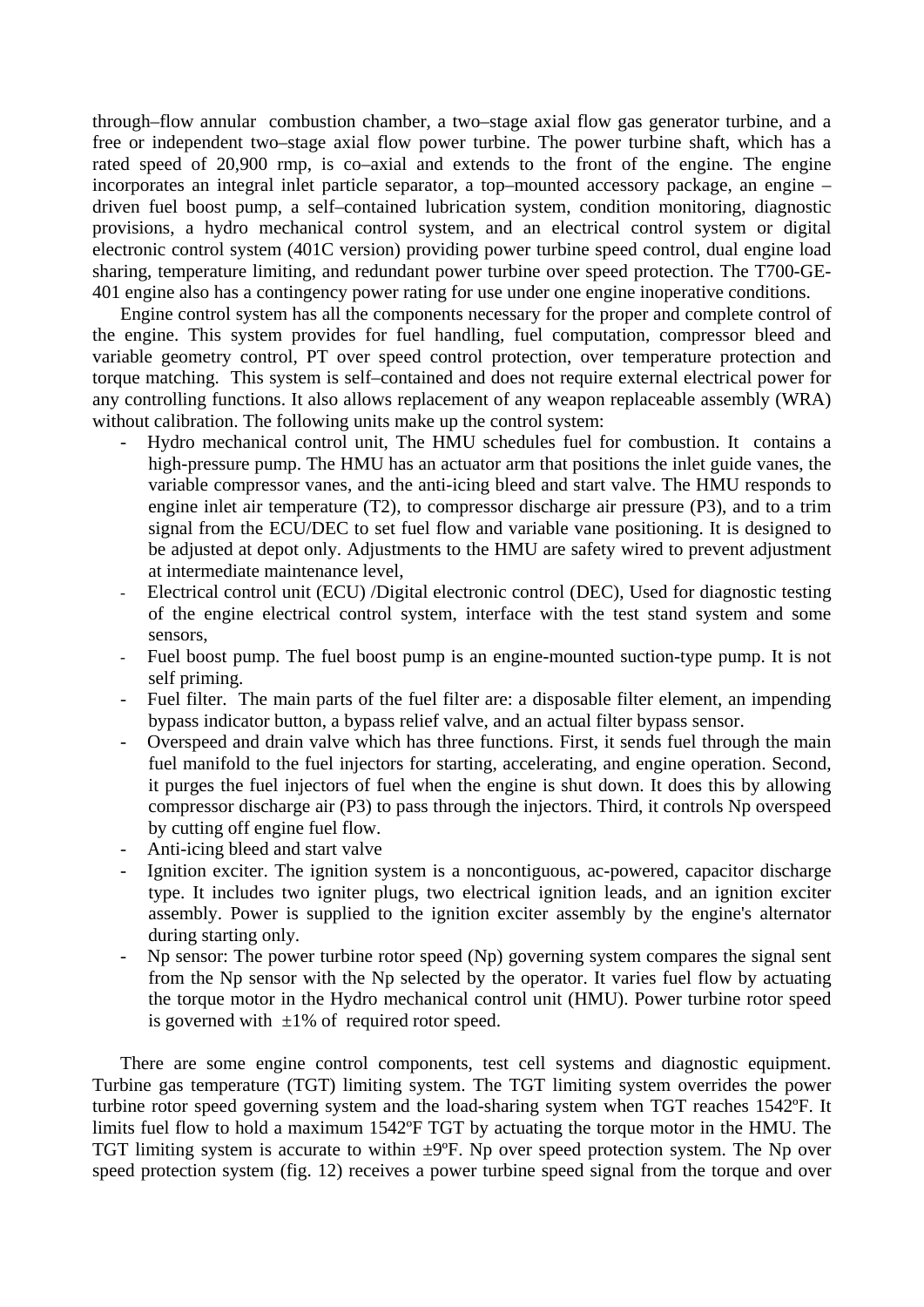speed sensor. When Np exceeds  $25,000 \pm 250$  rpm, output from the protection system activates a solenoid in the ODV. This shuts off fuel flow causing the engine to shut down. Load-sharing system. In twin-engine installations, the digital electronic controls (DEC) compare torque signals, for automatic load sharing. Hot Start Prevention (HSP). The HSP system prevents over temperature during engine start. The HSP system receives power turbine speed signal, gas generator speed signal, and turbine gas temperature (TGT). When Np and Ng are below their respective hot start reference and turbine gas temperature (TGT) exceeds 1652°F and output from the HSP system activates a solenoid in the ODV. This shuts off fuel flow and causes the engine to shut down. Fault Indication. The DEC contains signal validation for selected input signals within the electrical control system. Signals are continuously validated when the engine is operating at flight idle and above. If a failure has occurred, the failed component or related circuit will be identified by a pre-selected fault code. It is possible to have more than one fault detected. Each code should be treated as an individual fault. It should be noted that the signal validation does not recognize aircraft instrument related failure. Fault codes will be displayed on the engine torque indicator.

Next the TW3-117M engine for the Mi-14 helicopters (Fig. 4) designed by S. Izotow team at Klimow Company. The turbine converts the potential energy of gas to mechanical work of the rotor that can be used by the consuming device. New materials have enforced some improvements to increase the gas temperature before the turbine without changing the geometry of the flow section, and the takeoff power. Further improvements are made to develop an advanced cooling system, use new materials including cermets, and reduce the weight of the turbine.



Each type of engine has its own manual containing introductory information necessary to assure proper maintenance of the system. It includes all items having an approved mandatory component replacement interval and those items requiring Conditional inspections that shall be accomplished at the occurrence of an over limit situation. Conditional Inspection requirements include a brief description of what is to be performed and a reference to the manual or directive containing detailed requirements. Replacement items are indicated in unit hours, calendar time, cycles or event and are arranged by engine systems. All T700 engine hardware is tracked with Aeronautical Equipment Service Record. There are some cases like: salt water landing, hard landing, over–water hoisting operation, over–torque, overspeed, sudden stoppage, over temperature, oil pressure loss, engine operation limits exceeded, required conditional inspection in compliance with technical manual cards. The Chief Engineer established maintenance program for Naval Air Force which outlines the system of three levels of maintenance: organizational level (Olevel), Intermediate (I-level) and depot-level (D-level) maintenance. The most interesting is the Ilevel maintenance. The objective of to enhance and to sustain the combat readiness and mission capability of support at the nearest location with the lowest practical resource expenditure. It consists of: maintenance on aeronautical components, calibration of designated equipment,